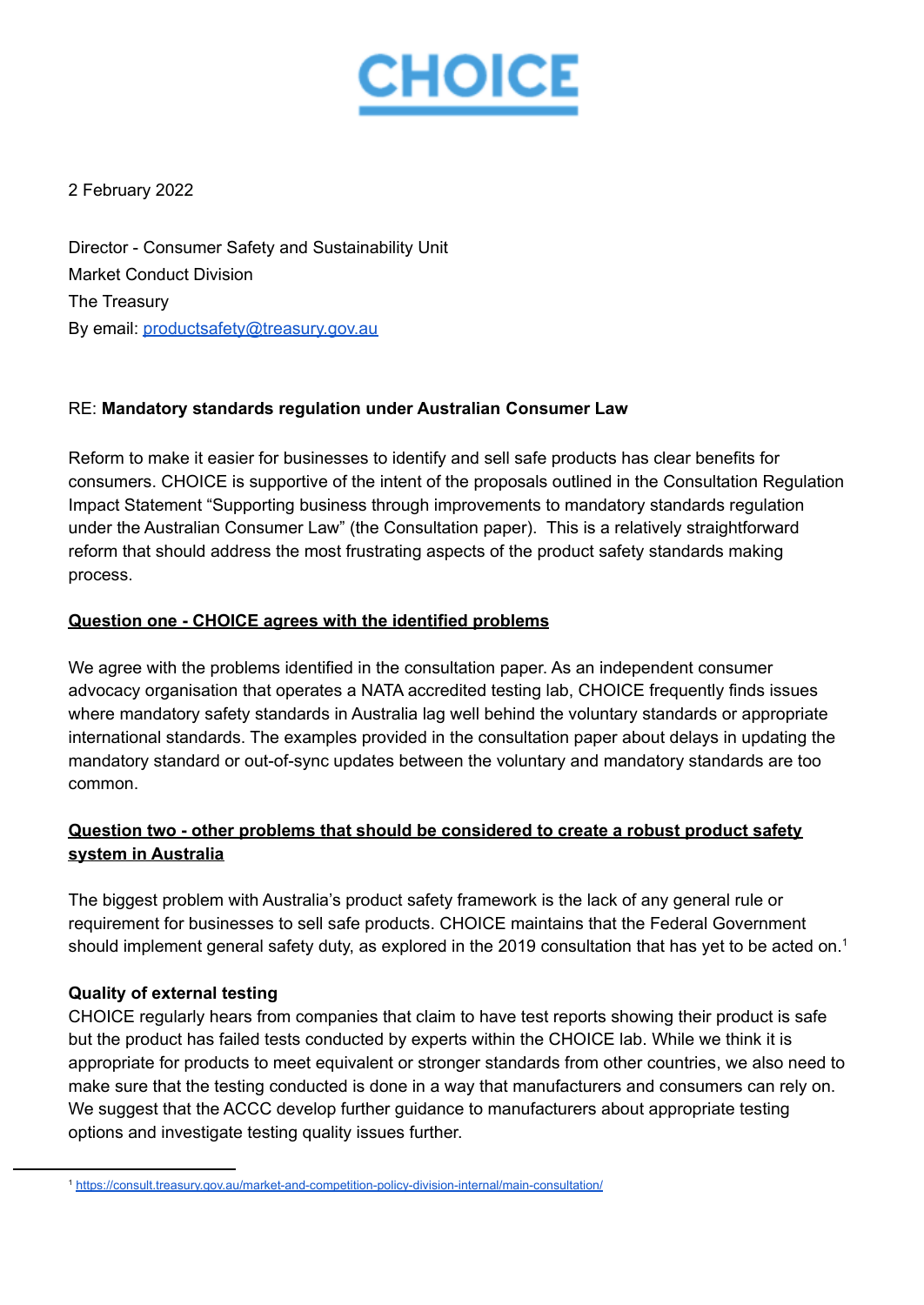

## **Costs to access standards prevents broad understanding of and compliance with safety requirements**

As the Consultation paper identifies, often businesses and testing labs need to purchase voluntary standards to understand the technical requirements of a mandatory standard. These costs can place unreasonable barriers towards stakeholders understanding key factors that make products safe. For example, ISO 23767:2021, the standard for safety requirements and test methods for mattresses for cots and cribs, costs \$222.38 for a one user licence.<sup>2</sup> This standard includes key information to prevent products from causing suffocation to infants. There is a strong public interest in this information being made available at a significantly cheaper price or for free.

### **Question three - costs to consumers to consider as part of the RIS process**

Failure to update safety standards creates costs for consumers as well as businesses. CHOICE regularly finds products that fail to pass basic safety checks but are not covered by mandatory standards in Australia. These failures add costs to consumers who need to spend significant time identifying safe products as they can't assume that all products available for sale meet basic expectations. And, most importantly, unsafe products are very likely to directly cause harm, especially to Australian infants, increasing the risk of suffocation, limb entrapment, strangulation and death.

For example, we regularly see issues with bassinets. While there is a mandatory standard for cots, there is no Australian standard covering bassinets, despite the products having identical functions (a place for an infant to sleep). There are international standards that cover bassinets, such as the US safety standard ASTM F2194-16 and the EU standard 1130:2019. CHOICE tests bassinets by looking at standards for similar children's products like cots and folding cots as well as international standards.<sup>3</sup>

In March 2021, five of the eight bassinets CHOICE tested failed key safety tests, following on from a 2019 test where 24 out of 33 bassinets failed safety tests in our labs.<sup>4</sup> These failures create serious risks to Australian infants. The cost of out-of-date safety standards should be considered as part of the RIS process.

<sup>2</sup> Prices correct as of 24 December 2020, <https://store.standards.org.au/product/iso-23767-2021>

<sup>3</sup> <https://www.choice.com.au/babies-and-kids/baby-furniture/cots/articles/how-we-test-bassinets-and-bedside-sleepers>

<sup>4</sup> <https://www.choice.com.au/unsafebassinets>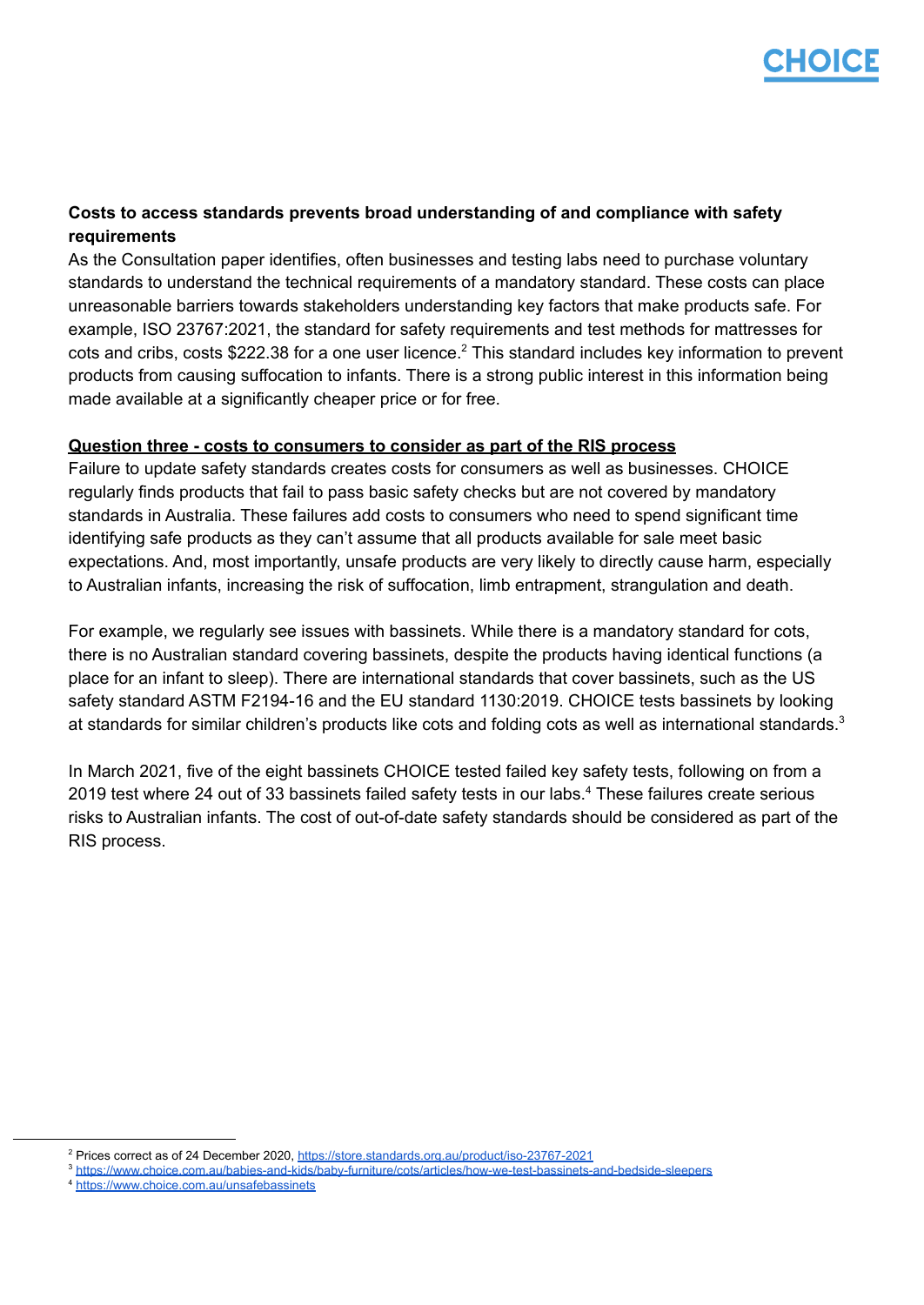# 17IOICE

| <b>Bassinet tested in 2021</b>         | Major safety risks found in CHOICE testing                                                                                                                                                                                                                                          |
|----------------------------------------|-------------------------------------------------------------------------------------------------------------------------------------------------------------------------------------------------------------------------------------------------------------------------------------|
| <b>4baby Serenity EA12172</b>          | The large warning label obscures the breathable material and<br>creates a suffocation risk<br>The mattress is insufficiently firm in areas and the slight sagging of<br>the mattress base creates a suffocation risk                                                                |
| <b>4baby Sleep and Stay</b><br>EA12173 | The large warning label obscures the breathable material and<br>creates a suffocation risk<br>The mattress is insufficiently firm in areas and the slight sagging of<br>the mattress base creates a suffocation risk                                                                |
| <b>Collective Sol Lyla</b>             | Pieces of wicker tying material on the sides detached in our tension<br>test and were found to be a choking hazard<br>Limb entrapment hazard in the gaps between the sticks at the<br>mattress base                                                                                 |
| Grotime Bebe 31105                     | Supplied mattress does not fit snugly and could create a significant<br>gap which could cause a suffocation risk if baby rolls face first into it<br>The fabric ends of the mattress are also insufficiently taut<br>Bassinet has insufficient depth, causing a potential fall risk |
| <b>Quirky Bubba Sienna Cradle</b>      | Pieces of wicker tying material from the bassinet sides detached in<br>the tension test and were found to be a choking hazard<br>Head entrapment hazards in the openings on the headboard<br>Limb entrapment hazards in certain openings on the sides and<br>ends of the bassinet   |

## **Questions four to six: CHOICE support for the policy objectives**

CHOICE supports the policy objectives in the Consultation Paper. We believe there is one additional objective that the reforms should and will meet: that products are safer for Australian consumers.

As outlined above, delays in adopting standards or gaps in Australian standards mean that many unsafe products are available for sale to Australian consumers, especially products for infants. The proposed reforms could greatly improve on the status quo.

### **Questions seven to 25: policy options**

We see benefits to both option two and option three and support the combination of these approaches. Option one, the status quo, will mean ongoing costs for businesses, consumers and leave many unsafe goods for sale across Australia.

# **Option two - allowing the Commonwealth Minister to declare trusted overseas standards as well as those developed by Standards Australia**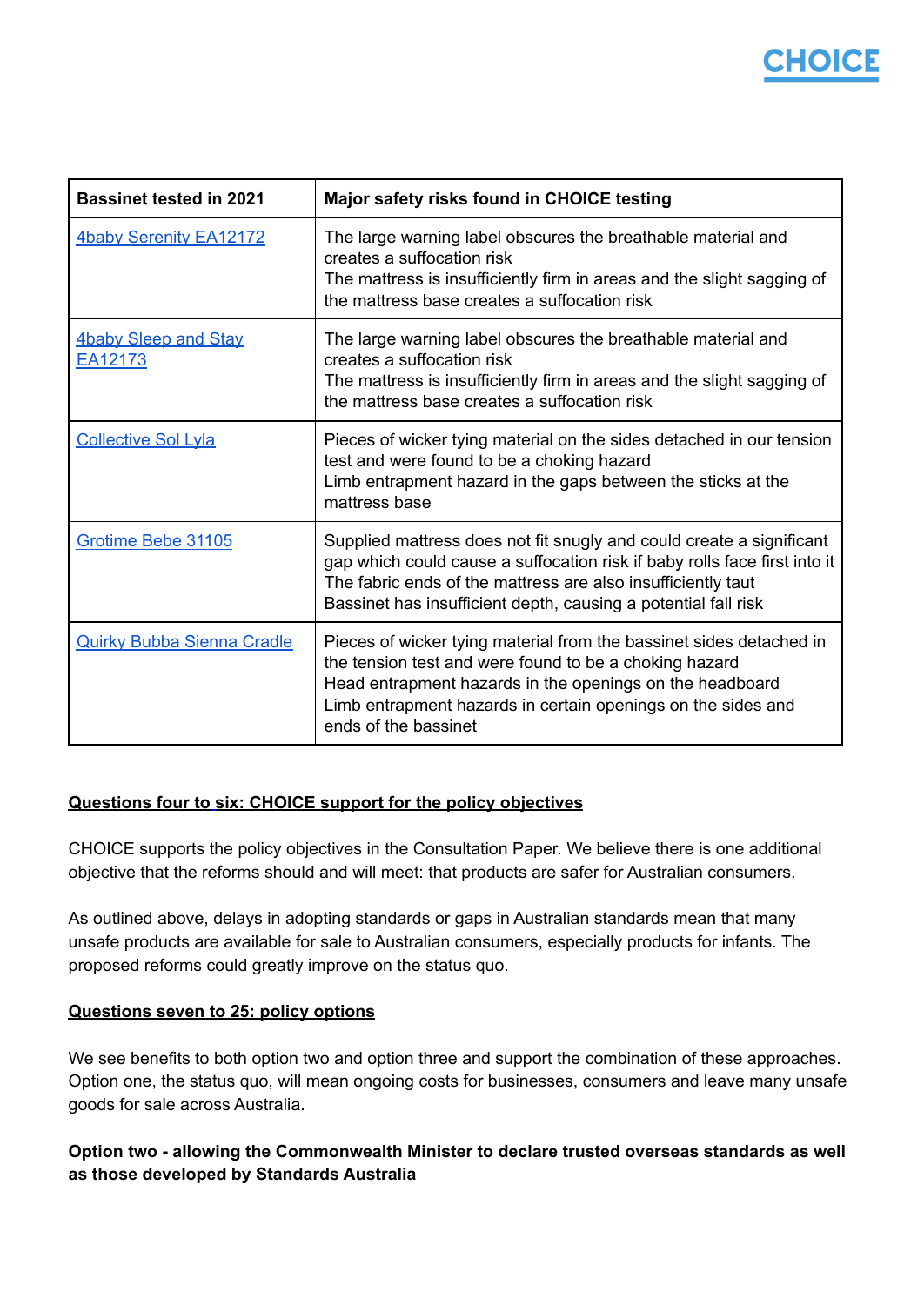

This option would meet the policy objectives. We can see merits with alternative one (allowing standards to be declared from a set list of overseas standard making bodies) and alternative two (using a principles based approach for declaring overseas standards). Both approaches should require assessment from the ACCC about the appropriateness of various standards for the Australian market before the standard is adopted (an opt-in approach).

We do not support an opt-out model that requires the ACCC to demonstrate why an overseas standard would not be appropriate for the Australian market. Given the nature of the risks to consumers from unsafe products - physical harm or death - it is appropriate for the ACCC to assess if overseas standards offer appropriate safety protections for consumers rather than default to allowing it to be adopted.

The criteria for reviewing international standards for potential declaration in Australia should require that standards lead to safe products or safe outcomes for Australian consumers, rather than the consultation paper's proposed criteria of a "comparable level of safety to any applicable Australian standard". This principle of only adopting standards that lead to safe products will ensure that consumer needs are appropriately recognised in the assessment process.

# **Option three - amending the ACL to more easily allow businesses to comply with the latest versions of voluntary Australian and overseas standards**

We are supportive of option three provided the opt-in model from option two is implemented. An opt-out model could lead to safety risks for Australian consumers that outweigh the benefits of this reform.

At minimum, businesses should not be penalised for meeting higher safety standards in voluntary or appropriate overseas standards. However, given the safety issues that can exist when products don't meet some voluntary standards, efforts should be taken to encourage all businesses to adopt higher safety standards as soon as possible.

We regularly see challenges with children's products where the voluntary standard has higher requirements for safety than the mandatory standard. Updates to the mandatory standard can take an unacceptable amount of time, leaving consumers at risk. For example, the standard for prams and strollers was last updated in 2013. $5$  CHOICE tests strollers to both the voluntary and mandatory standards and regularly finds safety issues with products. In 2018 we found 18 strollers with safety risks, with most products failing because of the buckle on the stroller's harness. The buckle's design fails to separate the straps and prevent them from forming a loop, which is a potential strangulation risk.  $6$  This issue is addressed in the voluntary standard but isn't covered by the mandatory standard. This is an excellent example of a standard that should be adopted by businesses immediately, rather than waiting for the mandatory standard to be updated.

<sup>5</sup> <https://www.standards.org.au/standards-catalogue/sa-snz/consumer/cs-020/as-slash-nzs--2088-2013>

<sup>6</sup> <https://www.choice.com.au/babies-and-kids/baby-transport/strollers-and-tricycles/articles/18-prams-fail-choice-test>